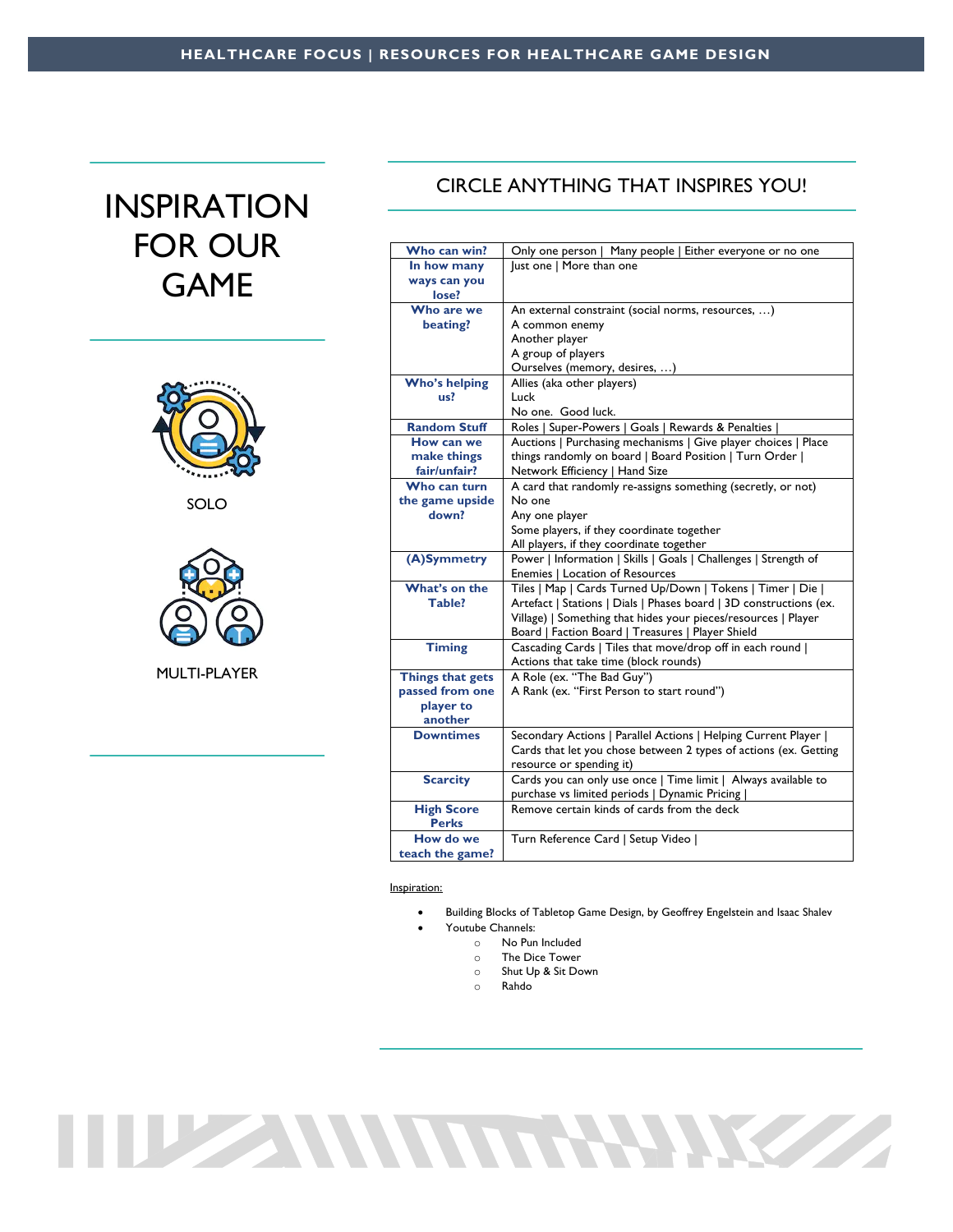|                                                   | <b>Registration</b><br>$\overline{\phantom{a}}$                   |
|---------------------------------------------------|-------------------------------------------------------------------|
| <b>Playtest Feedback</b><br>Insights from Players | Inspired by Design Thinking's Observation Tool, "The Empathy Map" |
| Things I felt                                     | Things I heard                                                    |
|                                                   |                                                                   |
|                                                   |                                                                   |
| Things I thought                                  | Things I did                                                      |
|                                                   |                                                                   |
|                                                   |                                                                   |

ŧ

Additional Notes: